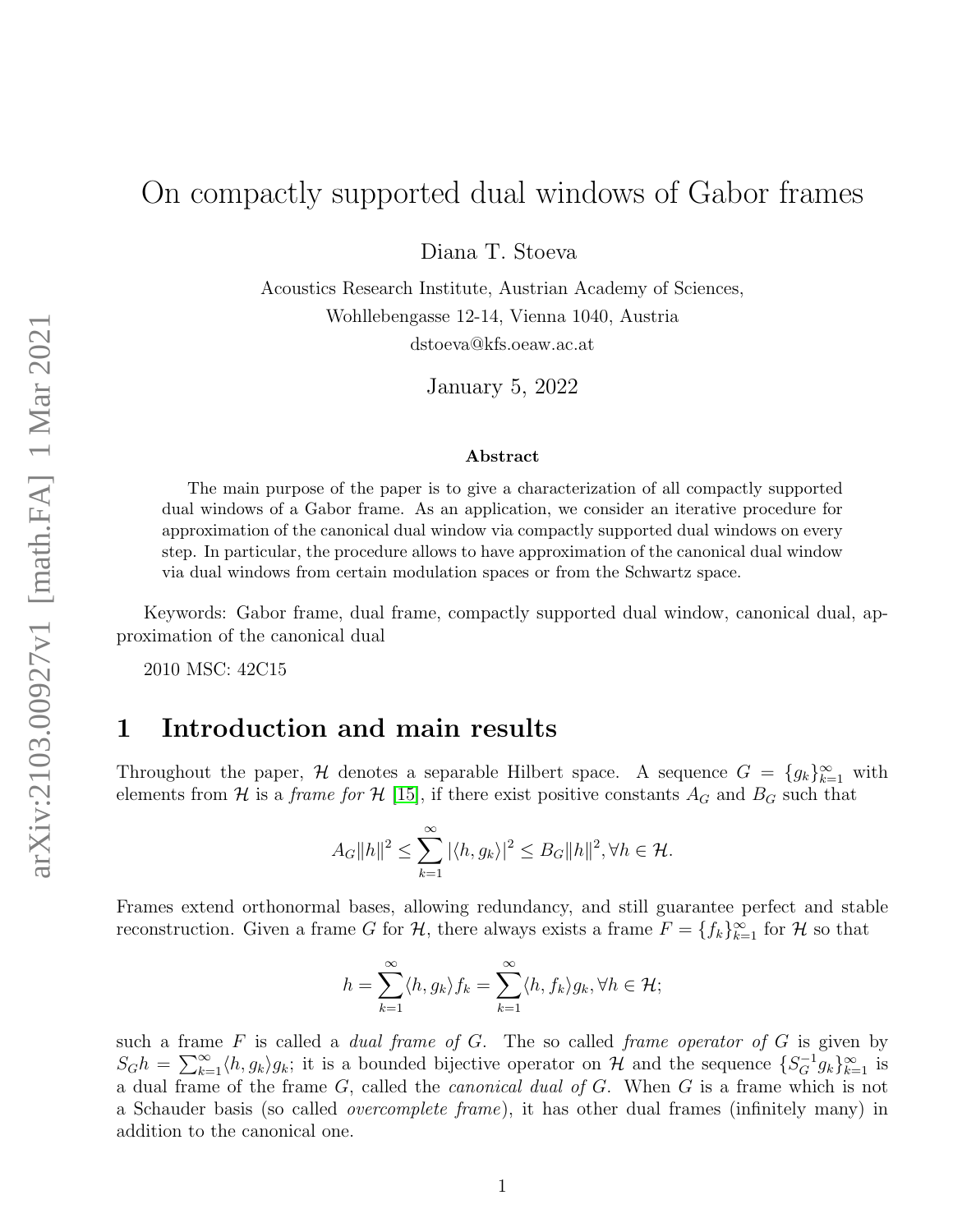For certain engineering fields, e.g. in signal processing, frames of Gabor structure play an essential role. Given  $g \in L^2(\mathbb{R})$  and positive constants a and b, a Gabor system is a system of the form  $\{E_{mb}T_{na}g\}_{m,n\in\mathbb{Z}}$ ; g is called the window of the system  $\{E_{mb}T_{na}g\}_{m,n\in\mathbb{Z}}$ . Here  $E_{\nu}$  and  $T_t$  denote the standard modulation<sup>[1](#page-1-0)</sup> and translation<sup>[2](#page-1-1)</sup> operator, respectively. A Gabor frame is a Gabor system which is a frame for  $L^2(\mathbb{R})$ . If a Gabor system  $\{E_{mb}T_{na}\phi\}_{m,n\in\mathbb{Z}}$  is a dual frame of a Gabor frame  ${E_{mb}}T_{na}g_{m,n\in\mathbb{Z}}$ ,  $\phi$  is called a *dual window of*  ${E_{mb}}T_{na}g_{m,n\in\mathbb{Z}}$ . For more on general frame theory, as well as on Gabor frames and other structured frames, we refer e.g. to the books [\[4,](#page-9-0) [8,](#page-9-1) [19,](#page-10-1) [20,](#page-10-2) [21,](#page-10-3) [24\]](#page-10-4).

While in general the structure of a given frame is not inherited by the canonical dual (e.g. this is the case with wavelet frames), the canonical dual of a Gabor frame  $G = \{E_{mb}T_{na}g\}_{m,n\in\mathbb{Z}}$  is also with Gabor structure - the function  $S_G^{-1}g$  is a dual window of G (see, e.g., [\[13\]](#page-9-2) or [\[8,](#page-9-1) Theorem 12.3.2]) called the canonical dual window. However, the canonical dual of a Gabor frame may fail some other nice properties desired for applications (e.g. compact support, smoothness, good time-frequency localization, and other). In particular, a Gabor frame, which is also a Schauder basis, and its only dual (the canonical one) can never be well localized in both time and frequency, cf. the Balian-Low Theorem [\[13,](#page-9-2) [1\]](#page-9-3). In contrast to the above, in the overcomplete case there exist Gabor frames with a nice generating window and nice dual windows with respect to certain desired properties (see, e.g., [\[7,](#page-9-4) [9,](#page-9-5) [11,](#page-9-6) [12,](#page-9-7) [30,](#page-10-5) [31\]](#page-11-0)). Although not all the dual frames of an overcomplete Gabor have to be with a Gabor structure [\[29\]](#page-10-6), there are infinitely many dual Gabor frames. There exist characterizations of all the dual windows of a Gabor frame via the Wexler-Raz biorthogonality relation [\[33,](#page-11-1) [25,](#page-10-7) [14,](#page-10-8) [18\]](#page-10-9) and via more constructive approaches [\[29,](#page-10-6) [6,](#page-9-8) [23\]](#page-10-10) involving the inverse of the frame operator. For computational purposes, those of the dual Gabor frames which have compactly supported windows are of significant importance. The main purpose of this paper is to give a characterization of all the dual windows which have compact support and to avoid operator inversions:

<span id="page-1-2"></span>**Theorem 1.1** Let  $g \in L^2(\mathbb{R})$  be compactly supported and such that  $G = \{E_{mb}T_{na}g\}_{m,n\in\mathbb{Z}}$  is a frame for  $L^2(\mathbb{R})$  for some  $a, b > 0$ . Assume that there is a compactly supported function  $g^d \in L^2(\mathbb{R})$ so that  $G^d = \{E_{mb}T_{na}g^d\}_{m,n\in\mathbb{Z}}$  is a dual frame of G. Then there is a finite set K (dependent only on g,  $g^d$ , and a) so that all the compactly supported dual windows of G are in the form

<span id="page-1-3"></span>
$$
\phi = g^d + w - \sum_{k \in K} \sum_{j \in \mathbb{Z}} \langle g^d, E_{jb} T_{ka} g \rangle E_{jb} T_{ka} w \tag{1}
$$

where  $w \in L^2(\mathbb{R})$  is compactly supported and such that  $\{E_{mb}T_{na}w\}_{m,n\in\mathbb{Z}}$  is a Bessel sequence in  $L^2(\mathbb{R})$ .

For classes of Gabor frames for which the assumptions of the above theorem are fulfilled, see, e.g., [\[7,](#page-9-4) [9,](#page-9-5) [10,](#page-9-9) [11,](#page-9-6) [12\]](#page-9-7).

As an application of Theorem [1.1,](#page-1-2) we can give a procedure for approximation of the canonical dual window via compactly supported dual windows (Proposition [1.2\)](#page-2-0). Recall that the canonical dual window of a Gabor frame  ${E_{mb}T_{na}g}_{m,n\in\mathbb{Z}}$  has some nice properties, e.g. it has minimal  $L^2$ -norm among the dual windows [\[27,](#page-10-11) Prop. 3.2]; it belongs to the modulation space  $M_{1,1}^v$  when  $g \in M_{1,1}^v$ ,  $ab \in \mathbb{Q}$ , and v is a polynomial weight [\[17,](#page-10-12) Cor. 3.5]; it belongs to the Schwartz space

<span id="page-1-0"></span><sup>&</sup>lt;sup>1</sup>For  $\nu \in \mathbb{R}$ , the modulation operator  $E_{\nu}: L^2(\mathbb{R}) \to L^2(\mathbb{R})$  is determined by  $E_{\nu} g(x) = e^{2\pi i \nu x} g(x)$ ,  $x \in \mathbb{R}$ .

<span id="page-1-1"></span><sup>&</sup>lt;sup>2</sup>For  $t \in \mathbb{R}$ , the translation operator  $T_t : L^2(\mathbb{R}) \to L^2(\mathbb{R})$  is determined by  $T_t g(x) = g(x-t)$ ,  $x \in \mathbb{R}$ .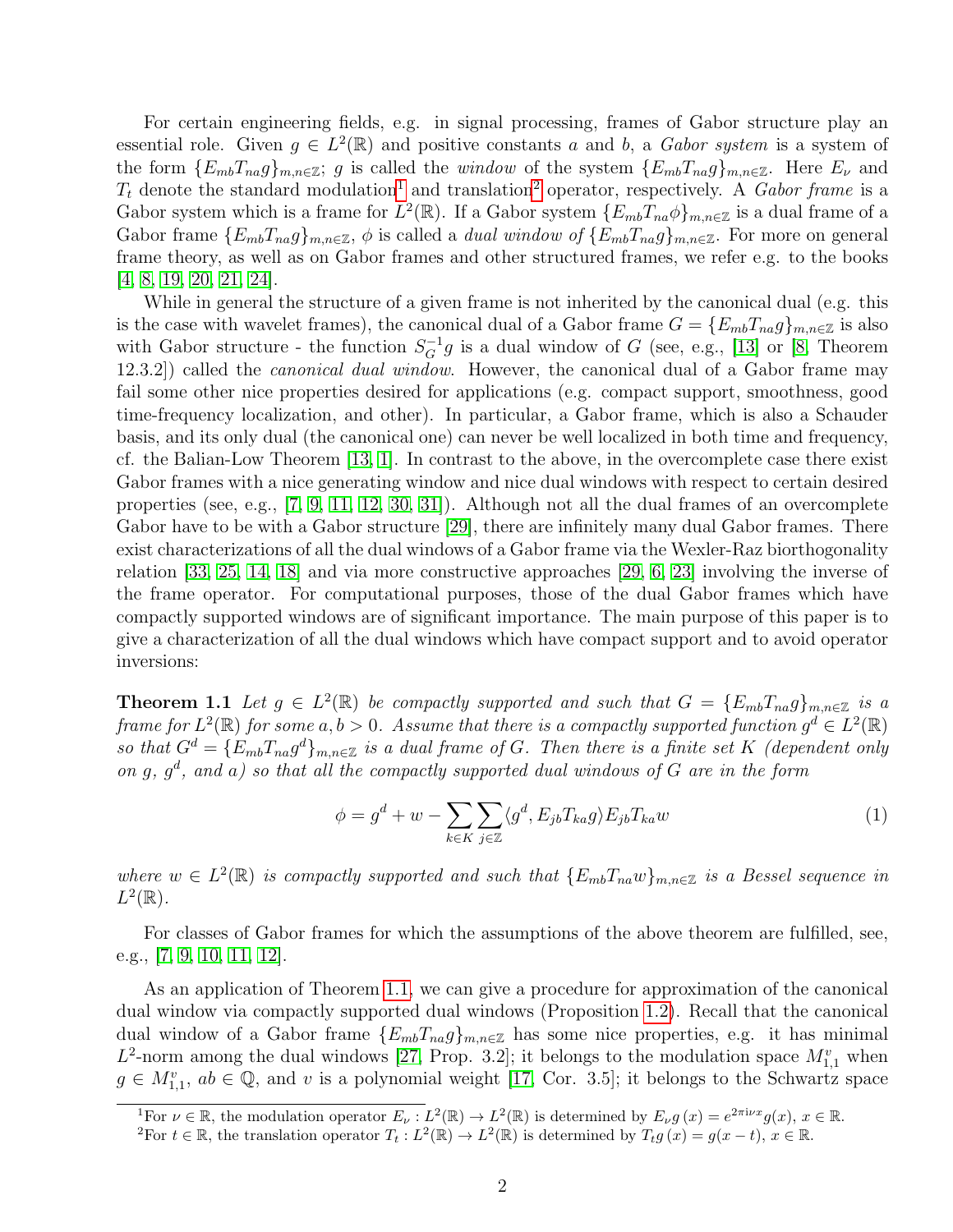S when  $g \in S$  [\[27,](#page-10-11) Prop. 5.5] [\[17,](#page-10-12) Cor. 3.6]. However, often it is difficult to find the canonical dual in explicit form and for such cases it is of interest to consider approximations via dual frames which are explicitly determined. Furthermore, the canonical dual window of a Gabor frame with a compactly supported window is not necessarily with a compact support (though there are Gabor frames for which the canonical dual is compactly supported, see e.g.  $[2, 3]$  $[2, 3]$ ,  $[8, Ex. 12.3.3]$  $[8, Ex. 12.3.3]$ . For such Gabor frames it is of interest to have approximations of the canonical dual via compactly supported dual windows.

Note that the known frame algorithm and its accelerations based on the Chebyshev method and the conjugate gradient method [\[22\]](#page-10-13) for approximation of the canonical dual of a general frame, as well as the variant of the Schulz iterative algorithm [\[26,](#page-10-14) Alg. IV] for approximation of the canonical dual window of a Gabor frame, and various finite section methods [\[32,](#page-11-2) [5\]](#page-9-12), use iteration steps which are not necessarily dual frames. As far as we are aware, the only paper which concerns an approximation of the canonical dual window via exact dual windows is [\[28\]](#page-10-15). The algorithm in [\[28\]](#page-10-15) is designed for Gabor frames with very specific windows (totally positive functions and exponential B-splines) and it provides compactly supported dual windows which converge exponentially to the canonical dual window. Here we consider an algorithm (variation of the frame algorithm), which provides compactly supported dual windows on every iteration and applies to a quite general class of Gabor frames.

<span id="page-2-0"></span>**Proposition 1.2** Let  $g, g^d \in L^2(\mathbb{R})$  and  $a, b > 0$  be such that  $G = \{E_{mb}T_{na}g\}_{m,n \in \mathbb{Z}}$  is a frame for  $L^2(\mathbb{R})$  and  $G^d = \{E_{mb}T_{na}g^d\}_{m,n\in\mathbb{Z}}$  is a dual frame of G. Let  $\lambda$  be a positive constant such that  $||I - \lambda S_G|| < 1$ . Consider the sequence  $\{g^p\}_{p=0}^{\infty}$  determined as follows:

<span id="page-2-1"></span>
$$
g^{0} := g^{d},
$$
  
\n
$$
g^{p+1} := \lambda g + (I - \lambda S_{G})g^{p}, \ p \in \mathbb{N}_{0}.
$$
\n(2)

Then  ${g^p}_{p=0}^{\infty}$  is a sequence of dual windows of G which converge to the canonical dual window  $S_G^{-1}g$ . If g and g<sup>d</sup> are furthermore compactly supported, then  $g^p$ ,  $p \in \mathbb{N}$ , are also compactly supported.

**Remark.** Note that under the assumptions of the above proposition, if  $ab \in \mathbb{Q}$  and g and  $g^d$ belong to the modulation space  $M_{1,1}^w(\mathbb{R})$  [\[16\]](#page-10-16) for a submultiplicative weight w of polynomial growth (resp. to the Schwartz space  $\mathcal{S}(\mathbb{R})$ ), then applying [\[17,](#page-10-12) Theorem 3.4 and (S6)] and using induction on p we get that the functions  $g^p$ ,  $p \in \mathbb{N}$ , given by [\(2\)](#page-2-1), belong to  $M^{\mathbf{w}}_{1,1}(\mathbb{R})$  (resp. to  $\mathcal{S}(\mathbb{R})$ ).

The paper is organized as follows. In Section 2 we provide the necessary background results needed to prove Theorem [1.1.](#page-1-2) These are characterizations of all the dual frames based on any given dual frame and they can be of independent interest serving as a tool for construction of variety of dual frames. This can be very useful e.g. in cases when one searches for dual frames satisfying additional constraints motivated by applications. Section 3 is devoted to application of Section 2 for approximation of the canonical dual frame. A proof of Proposition [1.2](#page-2-0) is given and a procedure applying to general frames is also considered. In both Sections 2 and 3 we give illustrative examples and provide implementations under the Matlab environment.

### <span id="page-2-2"></span>2 Characterizations of dual frames

The main focus of this paper is Theorem [1.1](#page-1-2) - a characterization of all the compactly supported dual windows of a Gabor frame. In order to prove this theorem, we will need the following results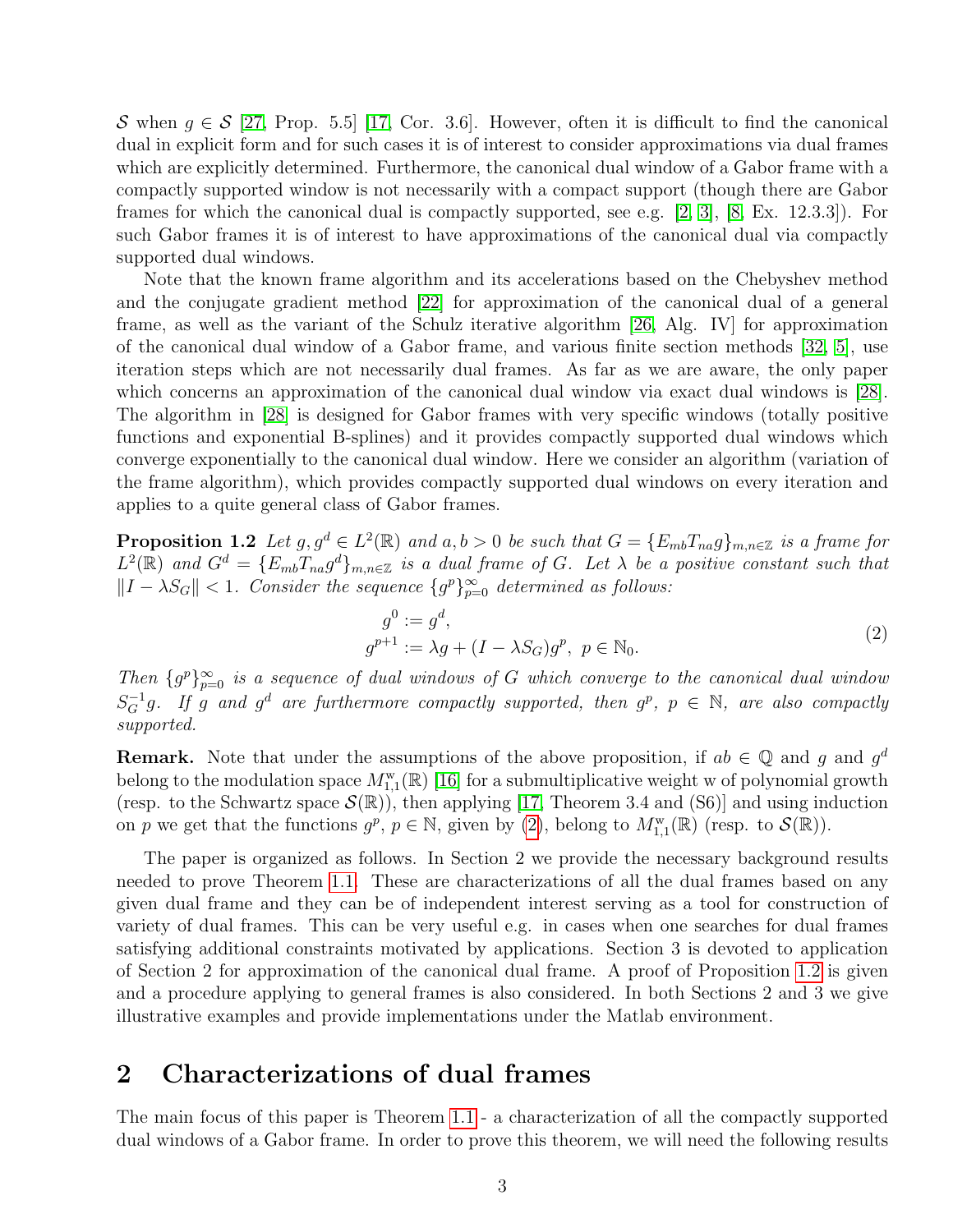(Propositions [2.1](#page-3-0) and [2.2\)](#page-3-1), which are of independent interest as well. As a first step, observe that the known characterization of all the dual frames via the canonical dual [\[29,](#page-10-6) [6,](#page-9-8) [23\]](#page-10-10) can be extended to the use of any dual frame instead of the canonical dual.

<span id="page-3-0"></span>**Proposition 2.1** Let  $G = \{g_k\}_{k=1}^{\infty}$  be a frame for  $\mathcal{H}$  and let  $G^d = \{g_k^d\}_{k=1}^{\infty}$  be a dual frame of  $G$ . Then all the dual frames of G are precisely the sequences

<span id="page-3-2"></span>
$$
\{g_k^d + w_k - \sum_{j=1}^{\infty} \langle g_k^d, g_j \rangle w_j\}_{k=1}^{\infty},
$$
\n(3)

where  $W = \{w_k\}_{k=1}^{\infty}$  is a Bessel sequence in  $\mathcal{H}$ .

**Proof.** A proof can be done in a similar way as the proof of characterizations based on the canonical dual (see, e.g., [\[8,](#page-9-1) Theor. 6.3.7]). For convenience of the readers, let us give a sketch of the proof. First take a sequence in the form [\(3\)](#page-3-2) with  $W = \{w_k\}_{k=1}^{\infty}$  being a Bessel sequence in  $\mathcal{H}$ and write it in the form

$$
\{(T_{G^d}+T_W-T_WU_{G}T_{G^d})\delta_k\}_{k=1}^\infty,
$$

where  $\delta_k$  means the k-th canonical vector,  $k \in \mathbb{N}$ . Denote  $V := T_{G^d} + T_W - T_W U_G T_{G^d}$ . Clearly, V is a bounded operator from  $\ell^2$  into H and  $V U_G = Id_{\mathcal{H}}$ . Now use the known result that the dual frames of G are precisely the sequences of the form  $\{L\delta_k\}_{k=1}^{\infty}$ , where  $L:\ell^2\to\mathcal{H}$  is a bounded left inverse of  $U_G$  (see, e.g., [\[8,](#page-9-1) Lemma 6.3.5]) and conclude that  $\{V \delta_k\}_{k=1}^{\infty}$  is a dual frame of G.

Conversely, take a dual frame  $F = \{f_k\}_{k=1}^{\infty}$  of G. The sequence F can be written in the form [\(3\)](#page-3-2) using for example  $W = F$ .

In the case of Gabor frames, we can also use the known characterization of the dual Gabor frames based on the canonical dual [\[29,](#page-10-6) [6,](#page-9-8) [23\]](#page-10-10) and extend it to the use of any other dual Gabor frame instead of the canonical one. This can be useful for frames for which an explicit formula for the canonical dual window is hard to get, but another dual window is known in explicit form (for such cases see, e.g.,  $[12]$ ,  $[8]$ , Sec. 12.5,12.6). It is also useful for the characterization of all compactly supported dual windows (Theorem [1.1\)](#page-1-2), which could not have been done using only the known characterization based on the canonical dual, because the canonical dual window of a Gabor frame with a compactly supported generating window is not necessarily compactly supported.

<span id="page-3-1"></span>**Proposition 2.2** Let  $g, g^d \in L^2(\mathbb{R})$  and  $a, b > 0$  be such that  $G = \{E_{mb}T_{na}g\}_{m,n \in \mathbb{Z}}$  is a frame for  $L^2(\mathbb{R})$  and  $G^d = \{E_{mb}T_{na}g^d\}_{m,n\in\mathbb{Z}}$  is a dual frame of G. Then all the dual windows of G are the functions of the form

<span id="page-3-3"></span>
$$
\phi = g^d + w - \sum_{j,k \in \mathbb{Z}} \langle g^d, E_{jb} T_{ka} g \rangle E_{jb} T_{ka} w,\tag{4}
$$

where  $w \in L^2(\mathbb{R})$  is such that  $\{E_{mb}T_{na}w\}_{m,n\in\mathbb{Z}}$  is a Bessel sequence in  $L^2(\mathbb{R})$ .

**Proof.** A proof can be done in a similar way as the proof of [\[8,](#page-9-1) Prop. 12.3.6], using Proposition [2.1](#page-3-0) instead of [\[8,](#page-9-1) Theorem 6.3.7]. We give a sketch of the proof for convenience of the readers.

For one of the directions, take  $w \in L^2(\mathbb{R})$  such that  $\{E_{mb}T_{na}w\}_{m,n\in\mathbb{Z}}$  is a Bessel sequence in  $L^2(\mathbb{R})$ . Then the function  $\phi$  determined by [\(4\)](#page-3-3) is well defined and belongs to  $L^2(\mathbb{R})$ . Using similar calculations as in [\[8,](#page-9-1) Lemma 12.3.1], the Gabor system  $\{E_{mb}T_{na}\phi\}_{m,n\in\mathbb{Z}}$  can be written as

$$
\{E_{mb}T_{na}g^d + E_{mb}T_{na}w - \sum_{j,k\in\mathbb{Z}} \langle E_{mb}T_{na}g^d, E_{jb}T_{ka}g \rangle E_{jb}T_{ka}w)\}_{m,n\in\mathbb{Z}},
$$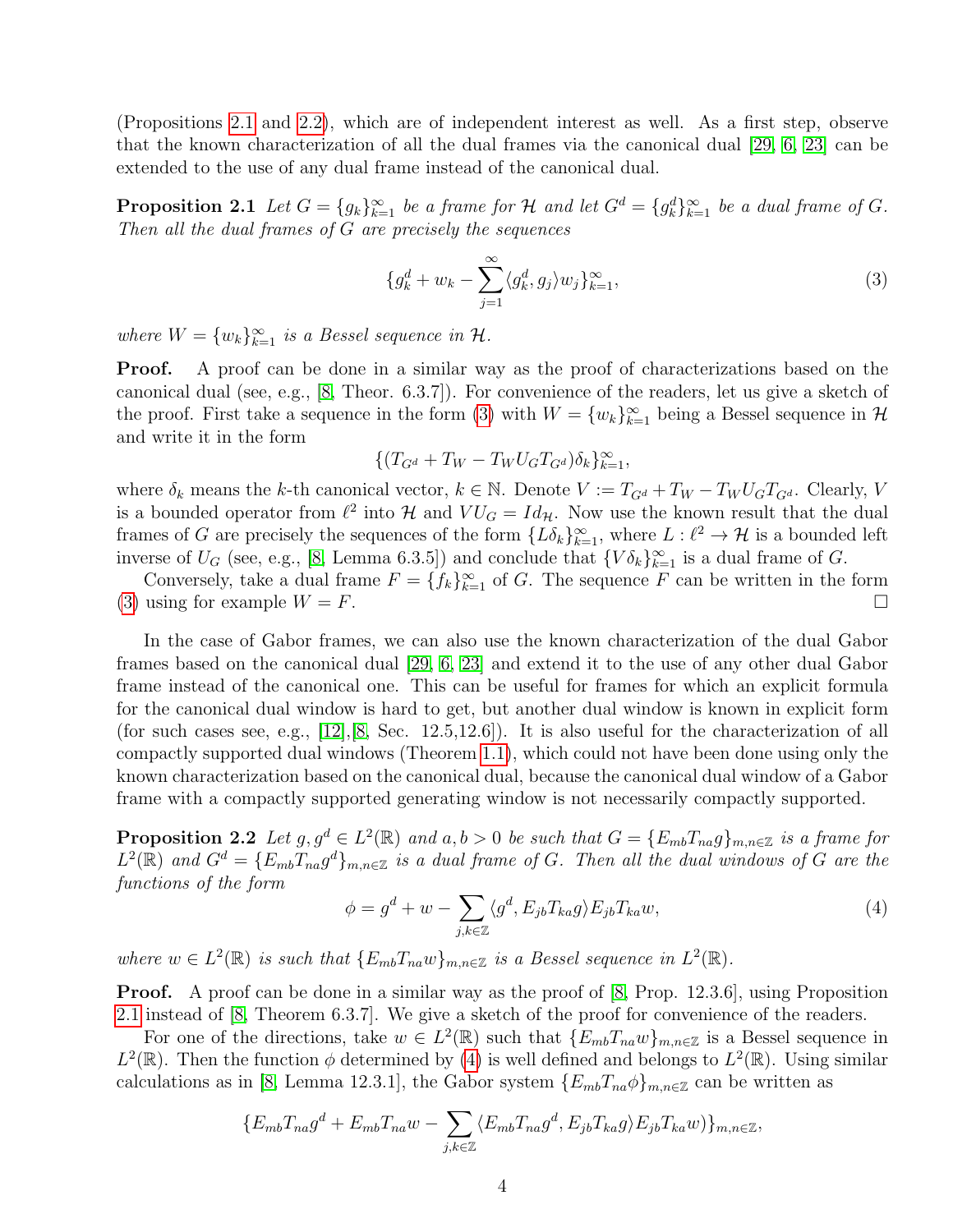which is a dual frame of G by Proposition [2.1.](#page-3-0)

Conversely, if  $\phi$  is a dual window of G, then it can be written in the form [\(4\)](#page-3-3) taking e.g.  $w = \phi$ .  $\Box$ 

We can now prove the characterization of all compactly supported dual windows of a Gabor frame (in the cases when such ones exist):

**Proof of Theorem [1.1.](#page-1-2)** First observe that since g and  $g^d$  are compactly supported, one can determine a finite set K (dependent on g,  $g^d$ , and a) so that  $\langle g^d, E_{jb}T_{ka}g \rangle \neq 0$  if and only if  $k \in K$ .

Take a compactly supported  $w \in L^2(\mathbb{R})$  such that  $\{E_{mb}T_{na}w\}_{m,n\in\mathbb{Z}}$  is a Bessel sequence in  $L^2(\mathbb{R})$ . Consider the  $L^2$ -function  $\phi$  given by [\(1\)](#page-1-3). Clearly,  $\phi$  is also with a compact support. Since the sum on k in [\(4\)](#page-3-3) is actually a sum on  $k \in K$ ,  $\phi$  can be written as in (4). Thus, by Proposition [2.2,](#page-3-1)  $\{E_{mb}T_{na}\phi\}_{m,n\in\mathbb{Z}}$  is a dual frame of G.

Conversely, if  $\phi$  is a compactly supported dual window G, then  $\phi$  can be written in the form [\(1\)](#page-1-3) using for example  $w = \phi$ .

For implementation purposes, it is convenient to use real-valued windows. The following statement gives a characterization of all the real-valued compactly supported dual windows.

<span id="page-4-1"></span>**Proposition 2.3** Under the assumptions of Theorem [1.1,](#page-1-2) let g and  $g^d$  be furthermore real-valued. For j,  $k \in \mathbb{Z}$ , denote  $P_{j,k}(f)(x) := (\int g^d(x) f(2\pi jbx) T_{ka} g(x) dx) f(2\pi jbx)$ . Then there is a finite set K (dependent only on g,  $g^d$ , and a) so that all real-valued compactly supported dual windows of G are in the form

<span id="page-4-0"></span>
$$
\phi = g^d + w - \sum_{k \in K} (\langle g^d, T_{ka} g \rangle + 2 \sum_{j \in \mathbb{N}} (P_{j,k}(\cos) + P_{j,k}(\sin))) T_{ka} w \tag{5}
$$

where  $w \in L^2(\mathbb{R})$  is real-valued compactly supported and such that  $\{E_{mb}T_{na}w\}_{m,n\in\mathbb{Z}}$  is a Bessel sequence in  $L^2(\mathbb{R})$ .

**Proof.** As in Theorem [1.1,](#page-1-2) there is a finite set K (dependent on g,  $g^d$ , and a) so that  $\langle g^d, E_{jb}T_{ka}g \rangle \neq 0$  if and only if  $k \in K$ . Take a real-valued compactly supported  $w \in L^2(\mathbb{R})$ such that  $\{E_{mb}T_{na}w\}_{m,n\in\mathbb{Z}}$  is a Bessel sequence in  $L^2(\mathbb{R})$ . Using the unconditional convergence of  $\sum_{j,k\in\mathbb{Z}}\langle g^d,E_{jb}T_{ka}g\rangle E_{jb}T_{ka}w$ , one can proceed to obtain representation with real-valued functions:

$$
\sum_{k \in K} \sum_{j \in \mathbb{Z}} \langle g^d, E_{jb} T_{ka} g \rangle E_{jb} T_{ka} w
$$
\n
$$
= \sum_{k \in K} \left( \langle g^d, T_{ka} g \rangle + \sum_{j \in \mathbb{N}} (\langle g^d, E_{jb} T_{ka} g \rangle E_{jb} + \langle g^d, E_{-jb} T_{ka} g \rangle E_{-jb}) \right) T_{ka} w.
$$
\n
$$
= \sum_{k \in K} \left( \langle g^d, T_{ka} g \rangle + 2 \sum_{j \in \mathbb{N}} (P_{j,k}(\cos) + P_{j,k}(\sin)) \right) T_{ka} w.
$$

Now let  $\phi$  be determined by [\(5\)](#page-4-0) and thus being real-valued. By the above, it follows that  $\phi$  satisfies [\(1\)](#page-1-3) and hence, by Theorem [1.1,](#page-1-2)  $\phi$  is a compactly supported dual window of G.

For the converse part, if  $\phi$  is a real-valued compactly supported dual window of G, then taking  $w = \phi$  one can write  $\phi$  as in [\(1\)](#page-1-3) and hence as in [\(5\)](#page-4-0).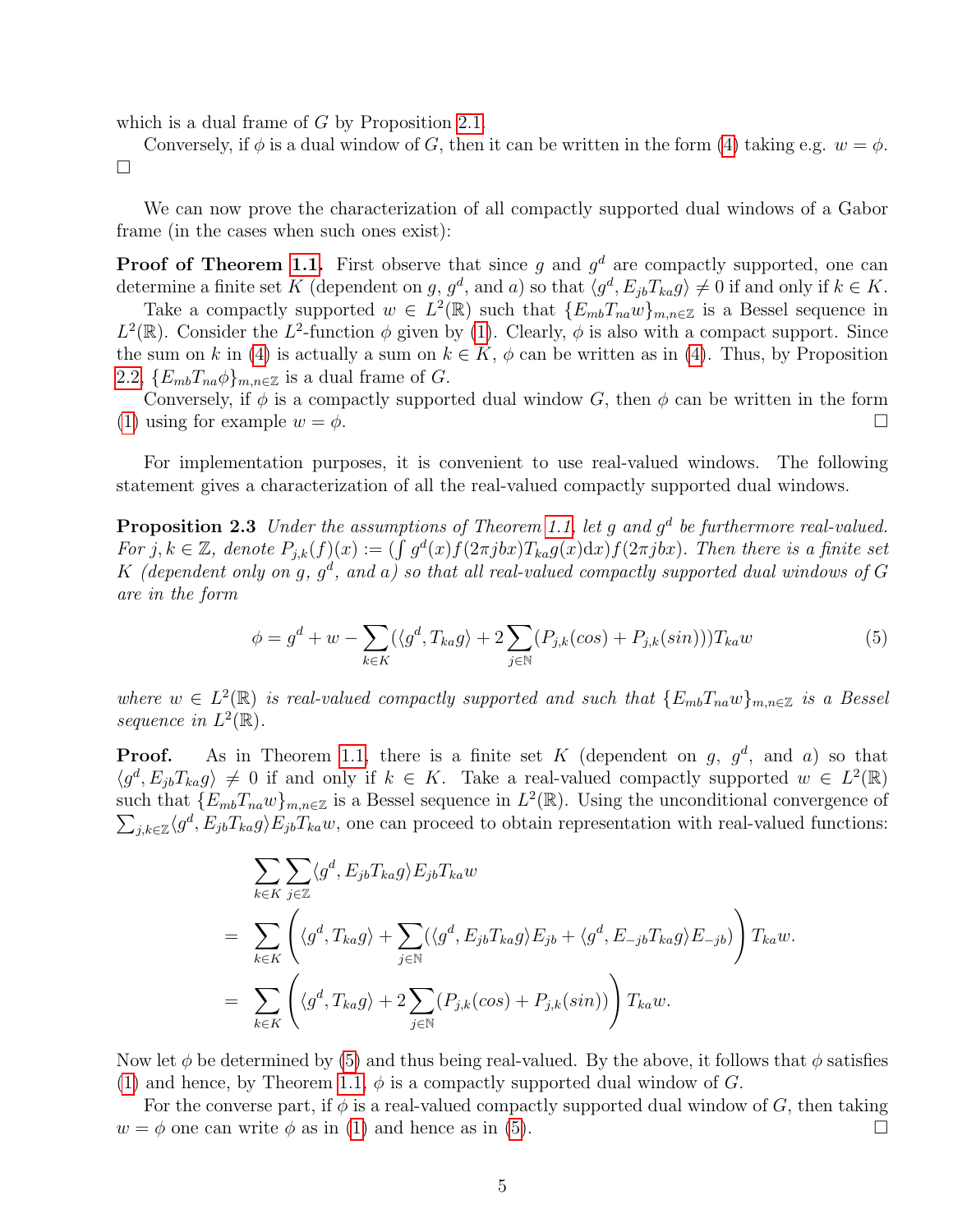As an illustration of Theorem [1.1](#page-1-2) and Proposition [2.3,](#page-4-1) consider Example [2.4](#page-5-0) and Fig. [1.](#page-6-0) The Matlab script which was used to produce Fig. [1](#page-6-0) can be found at [https://www.oeaw.ac.at/isf/](https://www.oeaw.ac.at/isf/ondualframes) [ondualframes](https://www.oeaw.ac.at/isf/ondualframes).

<span id="page-5-0"></span>**Example 2.4** Let  $a = 1$  and  $b = 1/3$ . Consider the Gabor frame  $G = \{E_{mb}T_{na}g\}_{m,n\in\mathbb{Z}}$ , where g is the B-spline

$$
B_2(x) = \begin{cases} x, & x \in [0, 1), \\ 2 - x, & x \in [1, 2], \\ 0, & x \notin [0, 2], \end{cases}
$$

and the function

$$
h_2(x) = \begin{cases} \frac{1}{3}(x+1), & x \in [-1,0), \\ \frac{1}{3}, & x \in [0,2), \\ 1 - \frac{1}{3}x, & x \in [2,3], \\ 0, & x \notin [-1,3], \end{cases}
$$

which is a dual window of G [\[9\]](#page-9-5). Consider the function  $\phi$  given by [\(1\)](#page-1-3) with  $g^d = h_2$  and  $\omega = \lambda B_2$ , where  $\lambda$  is a positive constant. Observe that the set K in [\(1\)](#page-1-3) is  $\{-2, -1, 0, 1, 2\}$ . By Theorem [1.1,](#page-1-2)  $\phi$  is a dual window of G. In Fig. [1](#page-6-0) we visualize  $\phi$  for two values of  $\lambda$ .

Concerning the implementation of Example [2.4,](#page-5-0) note that the visualized  $\phi$  on Fig. [1](#page-6-0) (calculated using truncated sum on j in [\(5\)](#page-4-0)) is symmetric with respect to the line  $x = 1$ , like the given g and  $g^d$ . Actually, in the setting of Prop. [2.3,](#page-4-1) one can show that if g,  $g^d$ , and w are furthermore symmetric with respect to some line  $x = x_0$  ( $x_0 \in \mathbb{R}$ ), then any truncated representation of  $\phi$  by [\(5\)](#page-4-0) with a finite sum on j gives a symmetric function with respect to  $x = x_0$ .

Clearly, one can consider the case of frames of translates and to write respective characterizations of the dual frames of translates in the spirit of Proposition [2.2](#page-3-1) and Theorem [1.1.](#page-1-2)

## 3 Approximation of the canonical dual frame with dual frames on every step

As motivated in the introduction, our interest in this section is in approximation of the canonical dual frame via dual frames. Let us begin with the Gabor case and the approximation of the canonical dual window via compactly supported dual windows.

**Proof of Proposition [1.2:](#page-2-0)** Consider the sequence  $\{g^p\}_{p=0}^{\infty}$  given by [\(2\)](#page-2-1). For a given  $w \in L^2(\mathbb{R})$ such that  $\{E_{mb}T_{na}w\}_{m,n\in\mathbb{Z}}$  is a Bessel sequence in  $L^2(\mathbb{R})$ , consider the sequence  $q^p$ ,  $p \in \mathbb{N}_0$ , determined as follows:  $q^0 := g^d$  and  $q^{p+1} := q^p + w - \sum_{j,k \in \mathbb{Z}} \langle q^p, E_{jb} T_{ka} g \rangle E_{jb} T_{ka} w, p \in \mathbb{N}_0$ . Using Proposition [2.2,](#page-3-1) it follows by induction that  $q^p$  is a dual window of G for every  $p \in \mathbb{N}_0$ . Choosing  $w = \lambda g$ , the sequence  ${q^p}_{p \in \mathbb{N}_0}$  becomes the same as  ${q^p}_{p \in \mathbb{N}_0}$ . Now the representation

$$
g^{p} - S_{G}^{-1}g = (I - \lambda S_{G})^{p}(g^{d} - S_{G}^{-1}g), \ p \in \mathbb{N}_{0},
$$

leads to  $||g^p - S_G^{-1}g|| \le ||I - \lambda S_G||^p$ √  $\overline{B_{G^d}} + \frac{1}{\sqrt{A}}$  $\frac{1}{\overline{A_G}}$ )  $\to 0$  as  $p \to \infty$ .

When g and  $g^d$  are furthermore compactly supported, using Theorem [1.1](#page-1-2) one can conclude that every dual window  $g^p$ ,  $p \in \mathbb{N}$ , is compactly supported.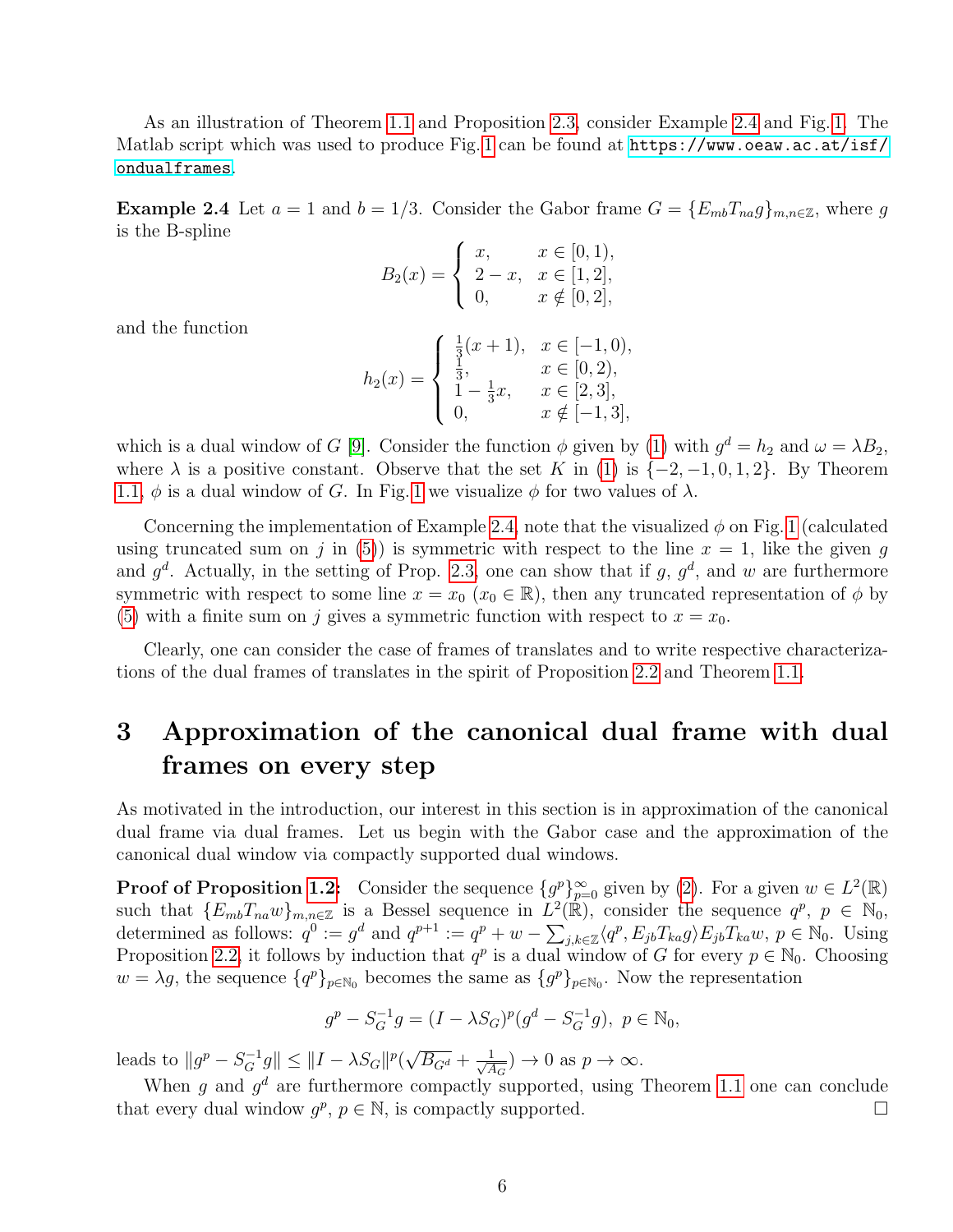<span id="page-6-0"></span>

Figure 1: Visualization of g,  $g^d$ , and  $\phi$  from Example [2.4.](#page-5-0) For (a) and (c): comparison of  $\phi$ calculated with sum on  $j$  truncated to 6 terms (in blue with stars) and to 7 terms (in red). For (b) and (d): the function g (in green),  $g^d$  (in blue), and  $\phi$  calculated with sum on j truncated to 7 terms (in red).

For general frames, the following procedure holds for approximation of the canonical dual via dual frames:

<span id="page-6-1"></span>**Proposition 3.1** Let  $G = \{g_k\}_{k=1}^{\infty}$  be a frame for  $\mathcal{H}$  and let  $G^d = \{g_k^d\}_{k=1}^{\infty}$  be a dual frame of  $G$ . Let  $\lambda$  be a positive constant such that  $||I - \lambda S_G|| < 1$ . Consider the sequence  $F^p = \{f_k^p\}$  $\{e_k^p\}_{k=1}^{\infty}, p \in \mathbb{N}_0,$ determined as follows:

<span id="page-6-2"></span>
$$
F^0 \quad := \quad G^d,\tag{6}
$$

$$
F^{p+1} := \{ \lambda g_k + f_k^p - \lambda S_G f_k^p \}_{k=1}^{\infty}, \ p \in \mathbb{N}_0.
$$
 (7)

Then  $F^p$  is a dual frame of G for every  $p \in \mathbb{N}_0$  and  $\lim_{p \to \infty} F^p = \widetilde{G}$  uniformly on k, i.e., for every  $\varepsilon > 0$ , there exists  $N_{\varepsilon} \in \mathbb{N}$  so that  $||f_k^p - \widetilde{g}_k|| < \varepsilon$  for every  $p > N_{\varepsilon}$  and every  $k \in \mathbb{N}$ .

**Proof.** For a given Bessel sequence  $W = \{w_k\}_{k=1}^{\infty}$  in  $\mathcal{H}$ , consider the sequence  $Q^p = \{q_k^p\}$  $_{k}^{p}\}_{k=1}^{\infty},n\in$  $\mathbb{N}_0$ , determined as follows:  $Q^0 := G^d$  and  $\hat{Q}^{p+1} := \{q_k^p + w_k - \sum_{j=1}^{\infty} \langle q_k^p \rangle\}$  $\{e_k, g_j\}$  $w_j\}_{k=1}^{\infty}$ ,  $n \in \mathbb{N}_0$ . Using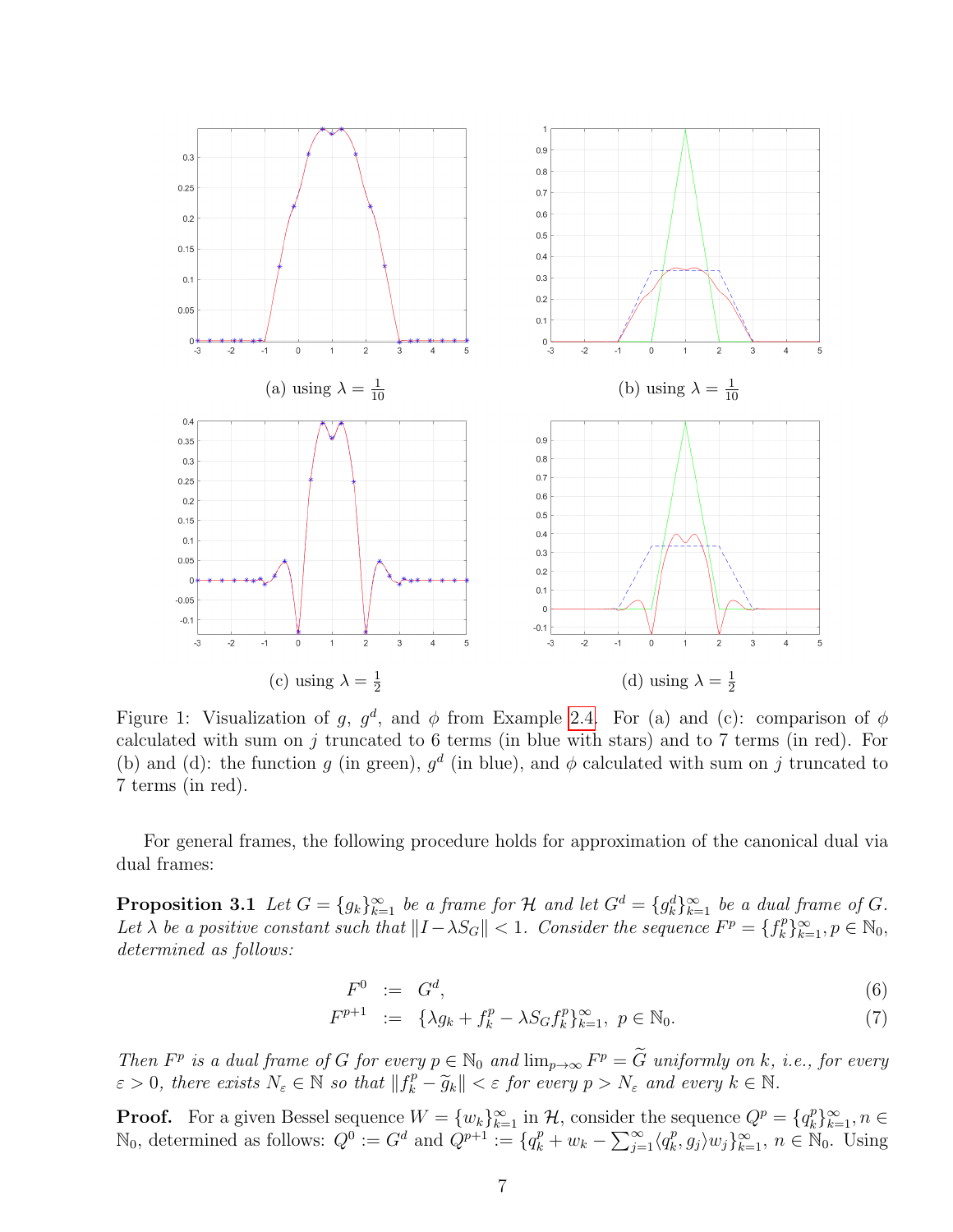Proposition [2.1,](#page-3-0) it follows by induction that  $Q^p$  is a dual frame of G for every  $p \in \mathbb{N}_0$ . Choosing  $W = \lambda G$ , the sequence  $\{Q^p\}_{p \in \mathbb{N}_0}$  becomes  $\{F^p\}_{p \in \mathbb{N}_0}$ .

As in the frame algorithm, for every  $p, k \in \mathbb{N}$  one can write  $f_k^p - S_G^{-1}g_k = (I - \lambda S)^p (f_k^0 - S^{-1}g_k)$ . Therefore,

$$
||f_{k}^{p} - S_{G}^{-1}g_{k}|| \le ||I - \lambda S||^{p}(\sqrt{B_{G}^{d}} + \frac{1}{\sqrt{A_{G}}}), \ \forall k, p \in \mathbb{N},
$$

which leads to the desired conclusion.

Note that the consideration of approximation of the canonical dual via dual frames in this section was naturally motivated by the results in Section [2,](#page-2-2) but it turned out to be simply related to the classical frame algorithm with difference just in the initial step. The initialization with a null vector in the classical frame algorithm (see, e.g., [\[21,](#page-10-3) Alg. 5.1.1]) actually prevents the sequences from the next steps of the algorithm to be dual frames - the first step leads to the sequence  $\lambda G$ , which can be a dual frame of G only if G is a  $\frac{1}{\lambda}$ -tight frame. By Proposition [3.1,](#page-6-1) using a dual frame of  $G$  in the initialization step of this algorithm is the key to guarantee dual frames on all steps.

As a simple illustration of Proposition [3.1,](#page-6-1) consider Example [3.2](#page-7-0) and Fig. [2.](#page-8-0) The Matlab scripts for the implementation of Proposition [3.1](#page-6-1) and for producing Fig. [2](#page-8-0) are available at [https:](https://www.oeaw.ac.at/isf/ondualframes) [//www.oeaw.ac.at/isf/ondualframes](https://www.oeaw.ac.at/isf/ondualframes).

<span id="page-7-0"></span>**Example 3.2** Consider the two-dimensional Euclidean space  $\mathbb{R}^2$ , a frame G for  $\mathbb{R}^2$  and its dual frame  $G<sup>d</sup>$  as given below. Based on Proposition [3.1,](#page-6-1) we consider an approximation of the canonical dual frame with precision of the first 4 digits after the decimal dot. The letter  $p$  indicates the number of iterations the algorithm took to finish with the desired precision.

- (i) Consider  $G = (e_1, e_2, e_2 e_1)$  and  $G^d = (e_2, e_1, e_2 e_1)$ . Running the algorithm with  $\lambda$  being 1/3, 1/4, and  $1/2 (= 2/(A_G^{opt} + B_G^{opt}))$ , the respective values of p are 1, 7, and 14.
- (ii) Consider G from (i) and  $G^d = (2e_1 e_2, 2e_2 e_1, e_1 e_2)$ . Running the algorithm with  $\lambda = 1/3, 1/4, 1/2$ , we get  $p = 1, 8, 15$ , respectively.
- (iii) Consider G from (i) and  $G^d = (2e_1, e_2-e_1, e_1)$ . Running the algorithm with  $\lambda = 1/3, 1/4, 1/2$ , we get  $p = 21, 29, 15$ , respectively.
- (iv) Consider  $G = (e_1, e_2, e_2 2e_1)$  and  $G^d = (2e_2 e_1, e_1, e_2 e_1)$ . Running the algorithm with  $\lambda$  being 1/4, 2/9, and 2/7(= 2/( $A_G^{opt} + B_G^{opt}$ )), the respective values of p are 28, 32, and 31.  $\Box$

As the above examples show and as it is natural to expect, the efficiency of the algorithms in Propositions [1.2](#page-2-0) and [3.1](#page-6-1) depends much on the initial dual frame  $G^d$  and  $\lambda$ . The value  $2/(A_G^{opt} +$  $B_G^{opt}$ , which is an optimal one for  $\lambda$  for some algorithms, might be much less efficient in the present algorithm compare to other values of  $\lambda$ , see Example [3.2\(](#page-7-0)i)(ii). As a brief comparison to the classical frame algorithm, if we run [\(7\)](#page-6-2) with initialization  $F^0 = 0$  for the frame G from Example [3.2\(](#page-7-0)i) with  $\lambda = 1/3, 1/4, 1/2$ , then the respective values of p are 21, 29, 14 - compare to the values of p in Example [3.2\(](#page-7-0)i)(ii). It will be the purpose of further work to investigate deeper the efficiency of the present algorithm in dependence of  $G^d$  and  $\lambda$ , especially in the case of Gabor frames.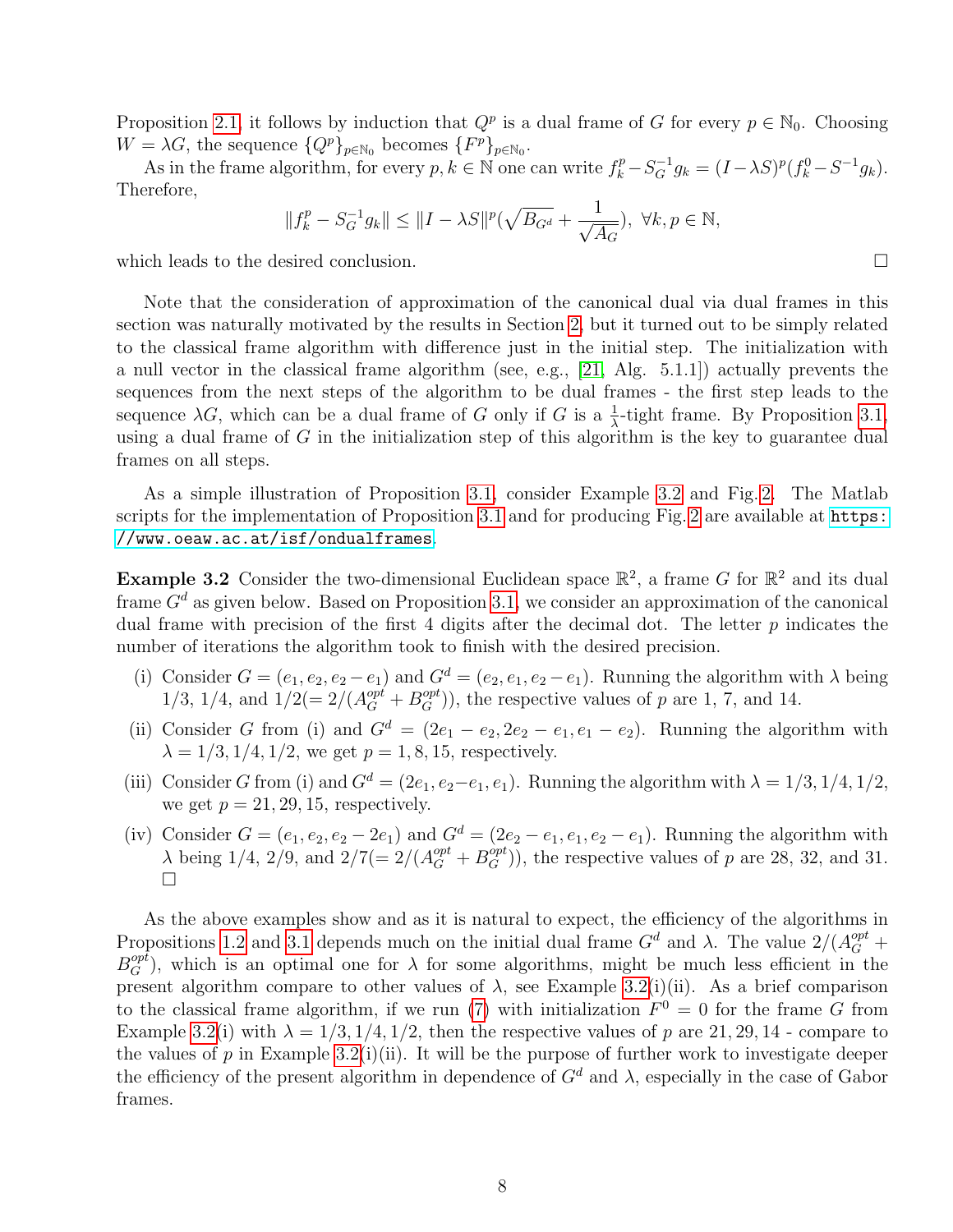<span id="page-8-0"></span>

Figure 2: The frames from Example [3.2.](#page-7-0) In green - the given frame  $G$ , in blue - the given dual frame  $G<sup>d</sup>$ , in red - the new dual frame from the first iteration step, in magenta - the approximation of the canonical dual  $\tilde{G}$  up to 4 digits after the dot (the number p of the iterations is noted as an upper index of  $f$ ).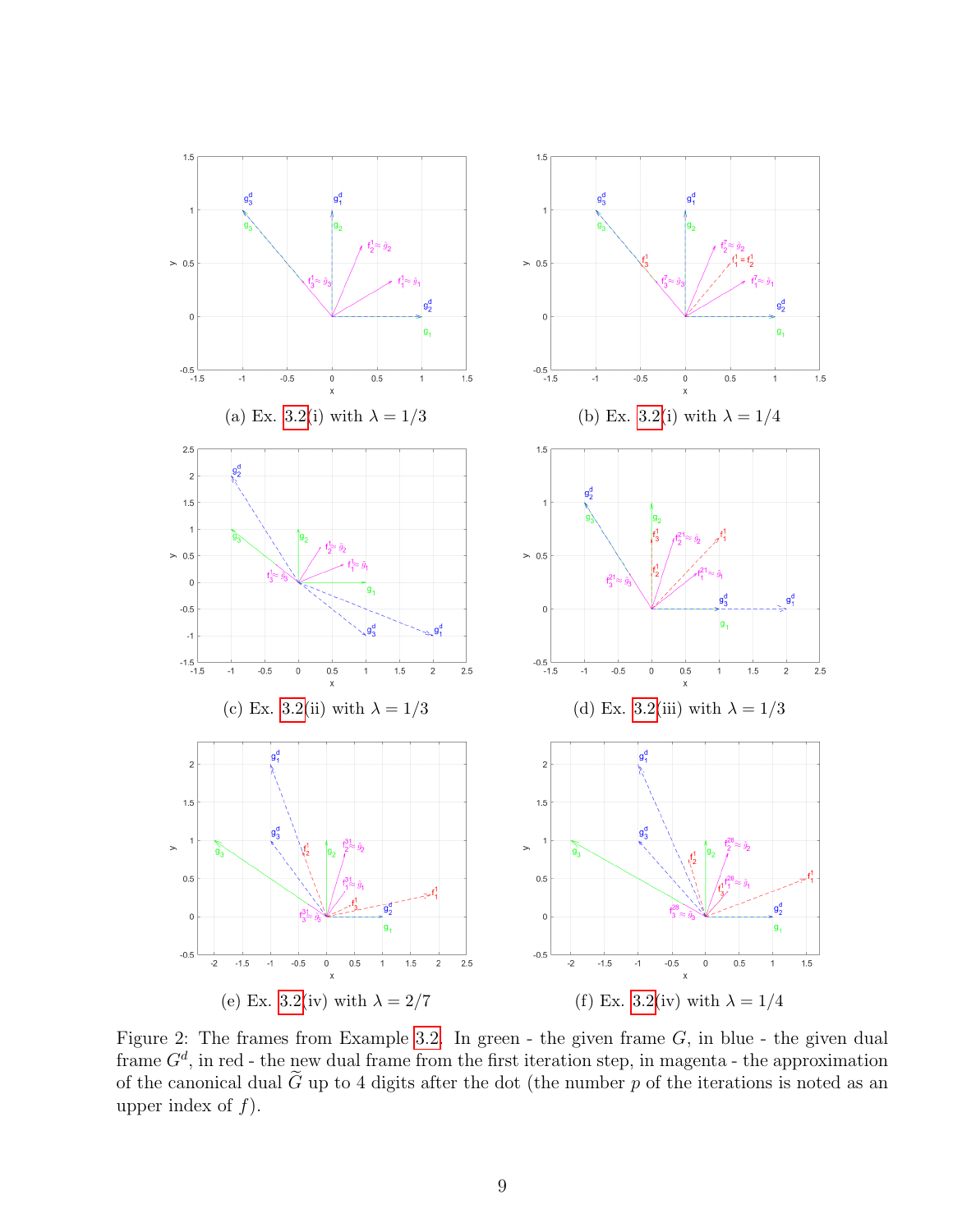Acknowledgements The author is grateful to Ole Christensen for valuable ideas and suggestions on the topic. She is also thankful for the hospitality of the Technical University of Denmark, where the work on the present topic began. The author also acknowledges support from the Austrian Science Fund (FWF) through the START-project "FLAME" Y 551-N13 and from the Vienna Science and Technology Fund (WWTF) through Project VRG12-009.

### References

- <span id="page-9-3"></span>[1] J. J. Benedetto, C. Heil, D. F. Walnut: Gabor systems and the Balian-Low Theorem. In H. G. Feichtinger and T. Strohmer (Eds.), Gabor Analysis and Algorithms. Theory and Applications. Boston, MA: Birkhäuser. Applied and Numerical Harmonic Analysis. 85–122 (1998).
- <span id="page-9-10"></span>[2] J. J. Benedetto, D. F. Walnut: Gabor frames for  $L^2$  and related spaces. In: J. J. Benedetto and M. W. Frazier (Eds.), Wavelets: Mathematics and Applications, CRC Press, Boca Raton, FL, 97–162 (1994).
- <span id="page-9-11"></span>[3] H. Bölcskei, A necessary and sufficient condition for dual Weyl-Heisenberg frames to be compactly supported. J. Fourier Anal. Appl.  $5(5)$ , 409–419 (1999).
- <span id="page-9-0"></span>[4] P. G. Casazza, G. Kutyniok (Eds.): Finite Frames. Theory and Applications. Birkhäuser, Basel (2013).
- <span id="page-9-12"></span>[5] P. G. Casazza, O. Christensen: Approximation of the inverse frame operator and applications to Gabor frames. J. Approx. Theory 103(2), 338–356 (2000).
- <span id="page-9-8"></span>[6] O. Christensen: Frames and generalized shift-invariant systems. In: P. Boggiatto, L. Rodino, J. Toft, M. W. Wong (Eds.), Pseudo-Differential Operators and Related Topics. Operator Theory: Advances and Applications, vol 164, pp. 193–209, Birkhäuser, Basel (2006).
- <span id="page-9-4"></span>[7] O. Christensen: Pairs of dual Gabor frames with compact support and desired frequency localization. Appl. Comput. Harmon. Anal. 20, 403–410 (2006).
- <span id="page-9-1"></span>[8] O. Christensen: An Introduction to Frames and Riesz Bases. Second Expanded Edition, Series: Applied and Numerical Harmonic Analysis, Birkhäuser, Boston (2016).
- <span id="page-9-5"></span>[9] O. Christensen, R.Y. Kim: On dual Gabor frame pairs generated by polynomials. J. Fourier Anal. Appl. 16, 1–16 (2010).
- <span id="page-9-9"></span>[10] O. Christensen, H. O. Kim, R. Y. Kim: Gabor windows supported on [−1, 1] and compactly supported dual windows. Appl. Comput. Harmon. Anal. 28, 89–103 (2010).
- <span id="page-9-6"></span>[11] O. Christensen, H. O. Kim, R. Y. Kim: Regularity of dual Gabor windows. Abstr. Appl. Anal., vol. 2013, Article ID 747268 (2013).
- <span id="page-9-7"></span>[12] O. Christensen, H.O. Kim, R.Y. Kim: On entire functions restricted to intervals, partition of unities, and dual Gabor frames. Appl. Comput.Harmon.Anal. 38, 72–86 (2015).
- <span id="page-9-2"></span>[13] I. Daubechies: The wavelet transform, time-frequency localization and signal analysis. IEEE Trans. Inform. Theory 36(5), 961–1005 (1990).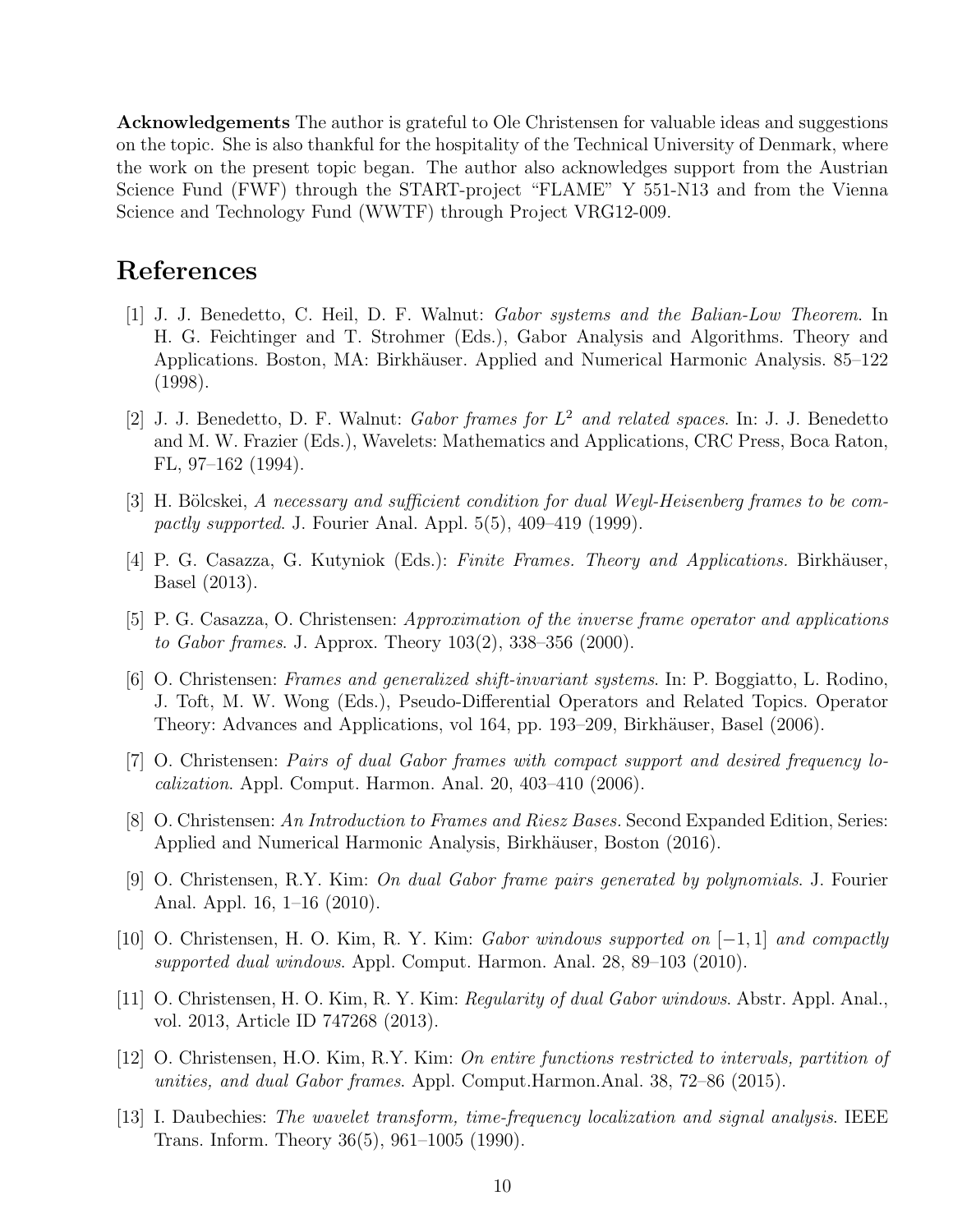- <span id="page-10-8"></span>[14] I. Daubechies, H. J. Landau, Z. Landau, Gabor time–frequency lattices and the Wexler–Raz identity. J. Fourier Anal. Appl. 1(4), 437–478 (1995).
- <span id="page-10-0"></span>[15] R. J. Duffin, A. C. Schaeffer: A class of nonharmonic Fourier series. Trans. Am. Math. Soc. 72, 341–366 (1952).
- <span id="page-10-16"></span>[16] H. G. Feichtinger: A new family of functional spaces on the Euclidean n-space. In: Proc. Conf. on Theory of Approximation of Functions, Teor. Priblizh., 1983.
- <span id="page-10-12"></span>[17] H. G. Feichtinger, K. Gröchenig: Gabor Frames and Time-Frequency Analysis of Distributions. J. Funct. Anal. 146, 464–495 (1997).
- <span id="page-10-9"></span>[18] H. G. Feichtinger, W. Kozek: Quantization of TF lattice-invariant operators on elementary LCA groups. In: Feichtinger H.G., Strohmer T. (eds) Gabor Analysis and Algorithms. Applied and Numerical Harmonic Analysis, pp. 233–266, Birkhäuser, Boston (1998).
- <span id="page-10-1"></span>[19] H. G. Feichtinger, T. Strohmer (Eds.): Gabor Analysis and Algorithms. Theory and Applications. Birkhäuser, Basel (1998).
- <span id="page-10-2"></span>[20] H. G. Feichtinger, T. Strohmer (Eds.): Advances in Gabor Analysis. Birkhäuser, Basel (2003).
- <span id="page-10-3"></span>[21] K. Gröchenig: Foundations of Time-Frequency Analysis. Birkhäuser, Boston (2000).
- <span id="page-10-13"></span>[22] K. Gröchenig: Acceleration of the frame algorithm. IEEE Trans. Signal Process.  $41(12)$ ,  $3331-$ 3340 (1993).
- <span id="page-10-10"></span>[23] E. Hayashi, S. Li, T. Sorrells: Gabor duality characterizations. In: Heil C. (Ed.) Harmonic Analysis and Applications. Applied and Numerical Harmonic Analysis, pp. 127–137. Birkhäuser, Boston (2006).
- <span id="page-10-4"></span>[24] C. Heil: A Basis Theory Primer. Expanded ed., Birkhäuser, Basel, 2011.
- <span id="page-10-7"></span>[25] A. J. E. M. Janssen: Signal analytic proofs of two basic results on lattice expansions. Appl. Comput. Harmonic Anal. 1, 350–354 (1994).
- <span id="page-10-14"></span>[26] A. J. E. M. Janssen: Some iterative algorithms to compute canonical windows for Gabor frames. In: S. S. Goh, A. Ron, and Z. Shen (Eds.), Gabor and Wavelet Frames IMS Lecture Notes Series, vol. 10, 51–76 (2007).
- <span id="page-10-11"></span>[27] A. J. E. M. Janssen: Duality and biorthogonality for Weyl–Heisenberg frames. J. Fourier Anal. Appl. 1(4), 403–436 (1994).
- <span id="page-10-15"></span>[28] T. Kloos, J. Stöckler, and K. Gröchenig: Implementation of discretized Gabor frames and their duals. IEEE Transactions on Information Theory, Vol. 62, No. 5, 2759–2771 (2016).
- <span id="page-10-6"></span>[29] S. Li: On general frame decompositions. Numer. Funct. Anal. Optim. 16(9-10), 1181–1191 (1995).
- <span id="page-10-5"></span>[30] S. Li, Y. Liu, and T. Mi: Sparse dual frames and dual Gabor functions of minimal time and frequency supports. J. Fourier Anal. Appl. 19, 48–76 (2013).